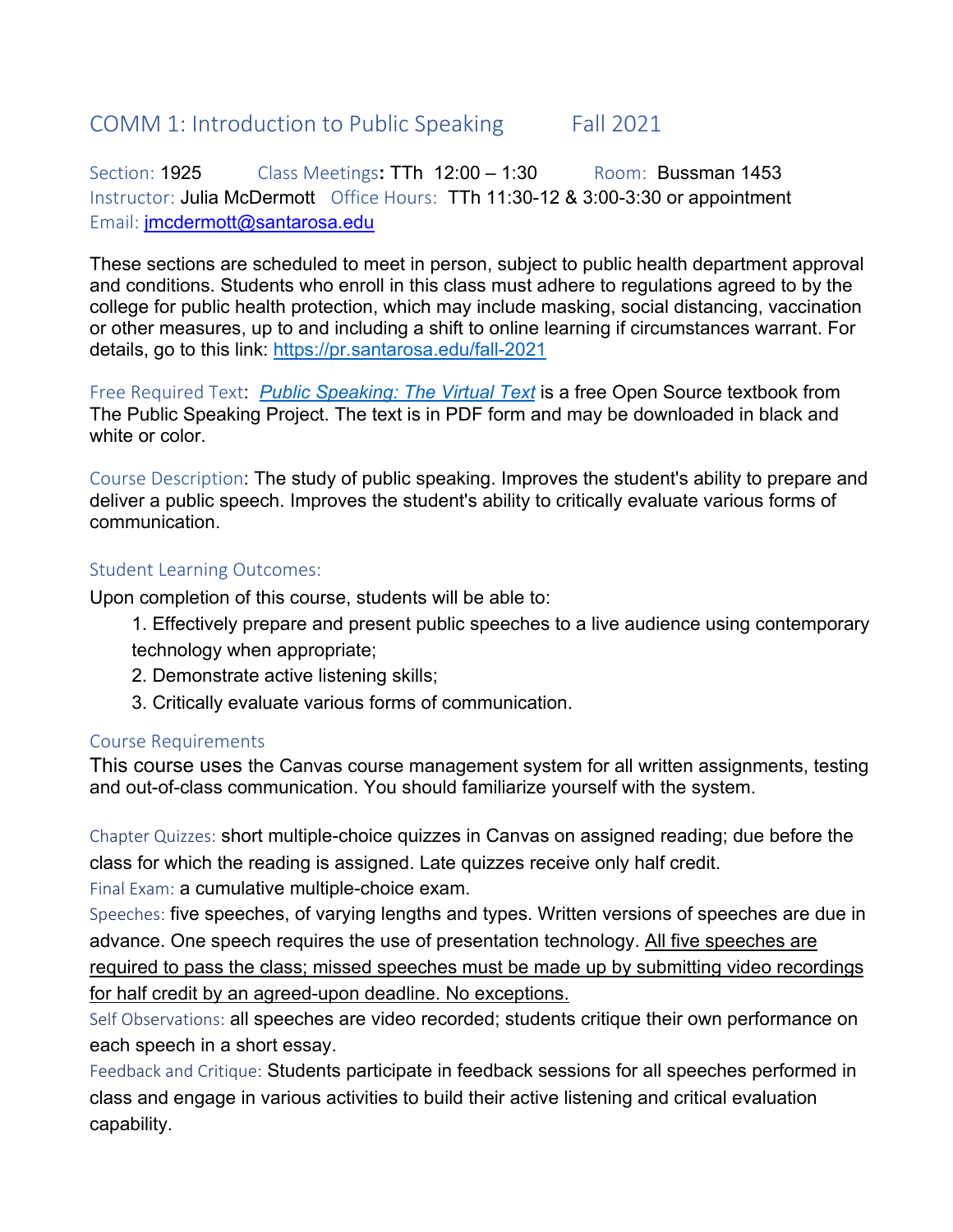#### Course Policies

#### Attendance:

This is a participation-oriented class. You are expected to attend all class meetings, and to contact me if something prevents you from attending. All students attending class are required to follow college policies regarding the wearing of face coverings (see page 4). Regular attendance is critical to success in this class. However, you should not attend class if you are ill. Current college policy states that you are not to be on campus if you have symptoms of COVID-19 or if you "have had any exposure or direct contact with COVID-19 suspected or diagnosed individuals in the last 14 days." In such cases, you need to be prompt in communicating with me and diligent in your efforts to do work for the class without being able to attend in person. For some class sessions, you may be able to attend virtually, using Zoom, but only if you have contacted me in advance to set this up.

If you miss more than four class sessions, district policy is that I may drop you from the class. If you have not been in communication with me and making a good faith effort to keep up, I will do this.

You should do your best not to be absent when you are scheduled to give a speech. If you are absent due to COVID quarantine, you may be able to give your speech via web cam using Zoom. If you are absent due to illness or injury you should be prepared to make up your speech as soon as you return to class. If you are absent for any other reason, you may be able to make up your speech if there is extra time, and if you are present and prepared when the opportunity arises If you miss a speech entirely, you will need to record yourself giving the speech and submit it for half credit.

Tardy arrival or early departure count as partial absences.

### Class Conduct:

We strive for an environment of respect and encouragement. This includes offering constructive feedback, listening and talking when it is appropriate, offering honest but respectful opinions, and respecting the opinions of others. This semester, this also includes maintaining distance as much as possible and wearing your mask in accordance with college policies and my instructions.

This class emphasizes the practice of ethical public speaking. High standards are applied in the preparation and delivery of speeches in regard to the sources of information used and the way in which they are credited. Violation of these standards will impact your grade and may also result in an academic dishonesty incident report being filed with the college.

You should be familiar and comply with the college's expectations regarding student conduct. Here is the college's page on **Student Rights an Responsibilities**; of especial concern for our class are the policies on Academic Integrity and Student Conduct.

#### Recording

Speeches given in class will be recorded. Recordings will be posted in Canvas. You will review the recording of each of your speeches for the self-observation assignments, and absent classmates may watch the recording and comment for partial credit. Professionals hired by the college may review videos for the purpose of captioning. See me if you need an exception.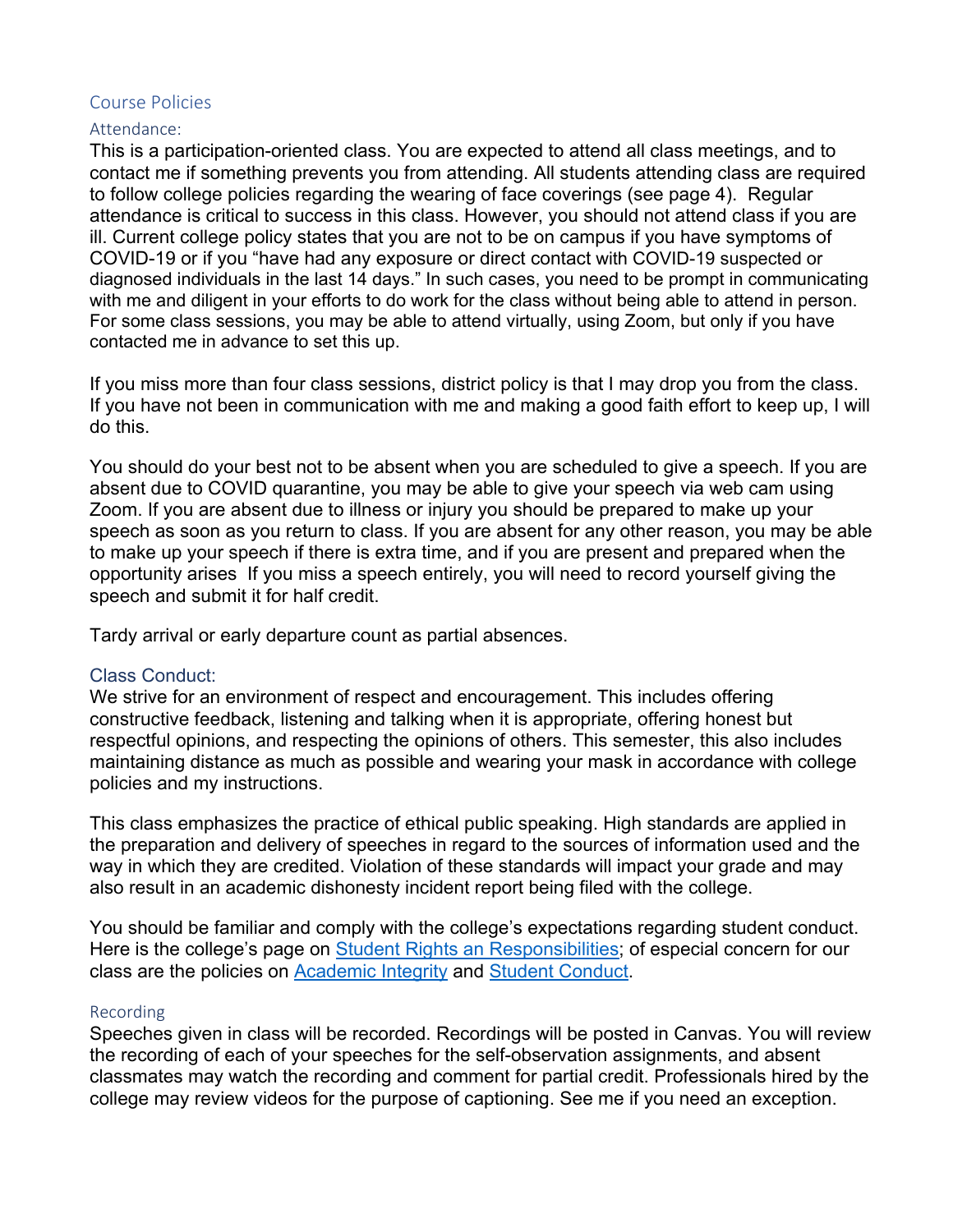### Access and Accommodations

It is the mission of the Santa Rosa Junior College to support inclusive learning environments. If there are aspects of the instruction or design of this course that result in barriers to your inclusion or to accurate assessment of achievement—such as time-limited exams, inaccessible web content, or the use of non-captioned videos—please notify the instructor as soon as possible. Students are also welcome to contact the Disability Resources Department (DRD). DRD is a resource for students that provides authorization for academic accommodations, training and access to assistive technology, and collaborates on strategies for academic success.

# Grading

This class uses a positive points grading system. Your grade will be based on the points you earn, using the tables below.

| <b>Total Points</b> | Letter<br>Grade |
|---------------------|-----------------|
| 900 points or more  | А               |
| 800 - 899 points    | R               |
| 700-799 points      | C               |
| 600-699 points      | D               |
| Below 600 points    | F               |

| Assignment                          | <b>Points Possible</b>     |
|-------------------------------------|----------------------------|
| <b>Reading Quizzes</b>              | 100 points                 |
| <b>Narrative Speech</b>             | 50 points                  |
| <b>Informative Speech</b>           | 100 points                 |
| Informative Speech with Visual Aids | 150 points                 |
| <b>Ceremonial Speech</b>            | 50 points                  |
| <b>Persuasive Speech</b>            | 200 points                 |
| <b>Self-Observation Essays</b>      | 200 points (5 @ 40 points) |
| <b>Written Final Exam</b>           | 50 points                  |
| <b>Feedback and Critique</b>        | 100 points                 |
| Total                               | 1000 points                |
| <b>Optional Credit Assignments</b>  | Up to 50 points total      |

# Physical and Mental Health

Should you experience any physical or mental health issues, know that all of us at SRJC care about your well-being. SRJC's Student Health Services (SHS) has nurse practitioners and mental health therapists available. Confidential sessions are provided via secure Zoom or inperson. Sessions are free for SRJC students taking credit or non-credit classes, and some providers can converse with you in Spanish if you prefer. SHS also has on-site covid rapid testing and vaccinations available also at no cost. To start the process for any type of physical